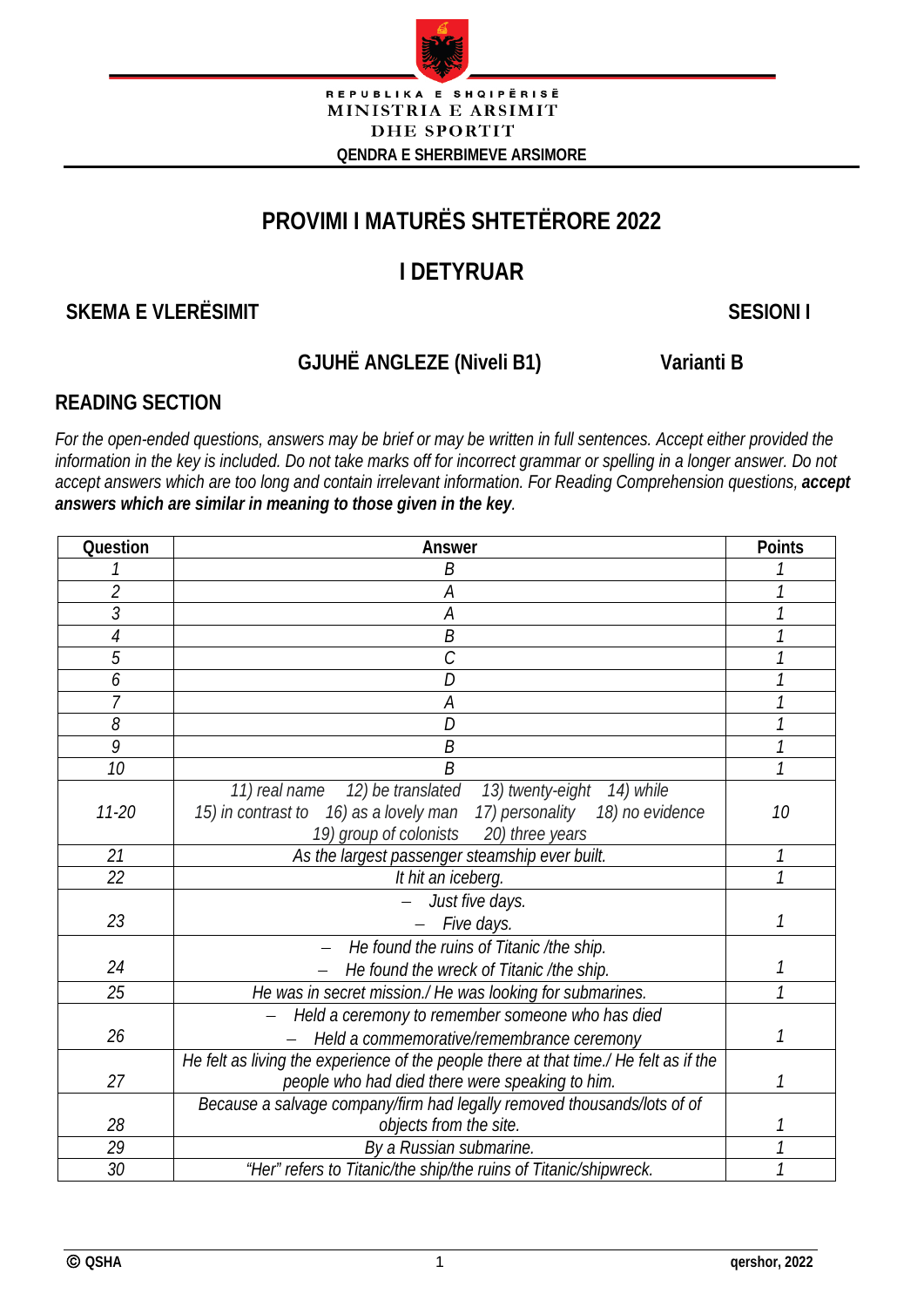# **USE OF LANGUAGE SECTION**

| $31a-$ | d) R<br>g) C<br>e).<br>a.<br>А                         | 10 |
|--------|--------------------------------------------------------|----|
| 32а-е  | TRANSPORTATION/TRANSPORT<br>$A$ $F$<br>b)              |    |
|        | e) ADVERTISEMENTS<br>d) INTRODUCTION<br>c) EDUCATIONAL |    |

# **B1 Level Examination Writing Section**

### **The writing section is scored out of a total of 15 points.**

### **33. Task 1 10 points**

There are five criteria, each of which receives two points.

Candidates whose writing ability for a criterion is considered to be below the minimum acceptable standard for B1 level receive zero points for that criterion. Candidates whose writing ability is judged to be at the **minimum** standard for B1 level receive one point for that criterion, while candidates whose ability for a criterion is considered to be above the minimum level for B1 receive two points for that criterion.

The number of points for each criterion is added together to give a total score out of ten. *A successful candidate at minimum B1 level can:*

- *Can convey simple information of immediate relevance, getting across the point he/she feels to be important*
- *Can produce continuous writing, which is generally intelligible throughout.*
- *Can write straightforward connected texts on a range of familiar subjects within his field of interest, by linking a series of shorter discrete elements into a linear sequence.*
- *Can write personal letters describing experiences, feelings and events in some detail.*
- *Spelling, punctuation and layout are accurate enough to be followed most of the time.*

### **Writing Descriptors**

| <b>Points</b> | Description                      | Task<br>Completion                                                                                                                                                                  | Organization                                                                                                                                                     | Grammar                                                                                                                                                              | Vocabulary                                                                                                                                                | <b>Mechanics</b>                                                                                                                                                                                                        |
|---------------|----------------------------------|-------------------------------------------------------------------------------------------------------------------------------------------------------------------------------------|------------------------------------------------------------------------------------------------------------------------------------------------------------------|----------------------------------------------------------------------------------------------------------------------------------------------------------------------|-----------------------------------------------------------------------------------------------------------------------------------------------------------|-------------------------------------------------------------------------------------------------------------------------------------------------------------------------------------------------------------------------|
| $\bf{0}$      | <b>Below</b> minimum<br>B1 level | Text is often<br>irrelevant to the<br>task.<br>Text is much too<br>short.<br>The topic is not<br>sufficiently<br>developed and<br>little or no<br>supporting detail<br>is provided. | No beginning or<br>end to the text.<br>Text often jumps<br>from topic to<br>topic.<br>Very few or no<br>connectors used.                                         | Very frequent<br>errors often<br>impede<br>communication,<br>confusing the<br>reader.                                                                                | Lack of<br>vocabulary<br>resources often<br>impedes<br>communication.                                                                                     | Frequent errors<br>in the spelling of<br>words which may<br>cause confusion<br>for the reader.<br>Sentences may<br>lack full stops<br>and capitalization<br>is used<br>inappropriately or<br>is absent.                 |
| 1             | At minimum B1<br>level           | Text is relevant<br>to the task in<br>parts.<br>The topic is<br>sufficiently<br>developed, but<br>without much<br>supporting detail.                                                | A beginning and<br>end is provided.<br>Topics in the text<br>are sometimes<br>grouped<br>together.<br>Some<br>connectors are<br>sometimes used<br>appropriately. | Errors<br>sometimes occur<br>in basic<br>structures, but<br>only sometimes<br>impede<br>communication.<br>Errors may often<br>occur in more<br>complex<br>structures | Vocabulary<br>resources are<br>often used<br>appropriately to<br>convey<br>communication.<br>Errors may often<br>occur in more<br>advanced<br>vocabulary. | Few errors in the<br>spelling of basic<br>words, but errors<br>may often<br>appear in more<br>complex words.<br>Sentences have<br>a full stop and<br>are followed by<br>capitalization.<br>Commas are<br>sometimes used |